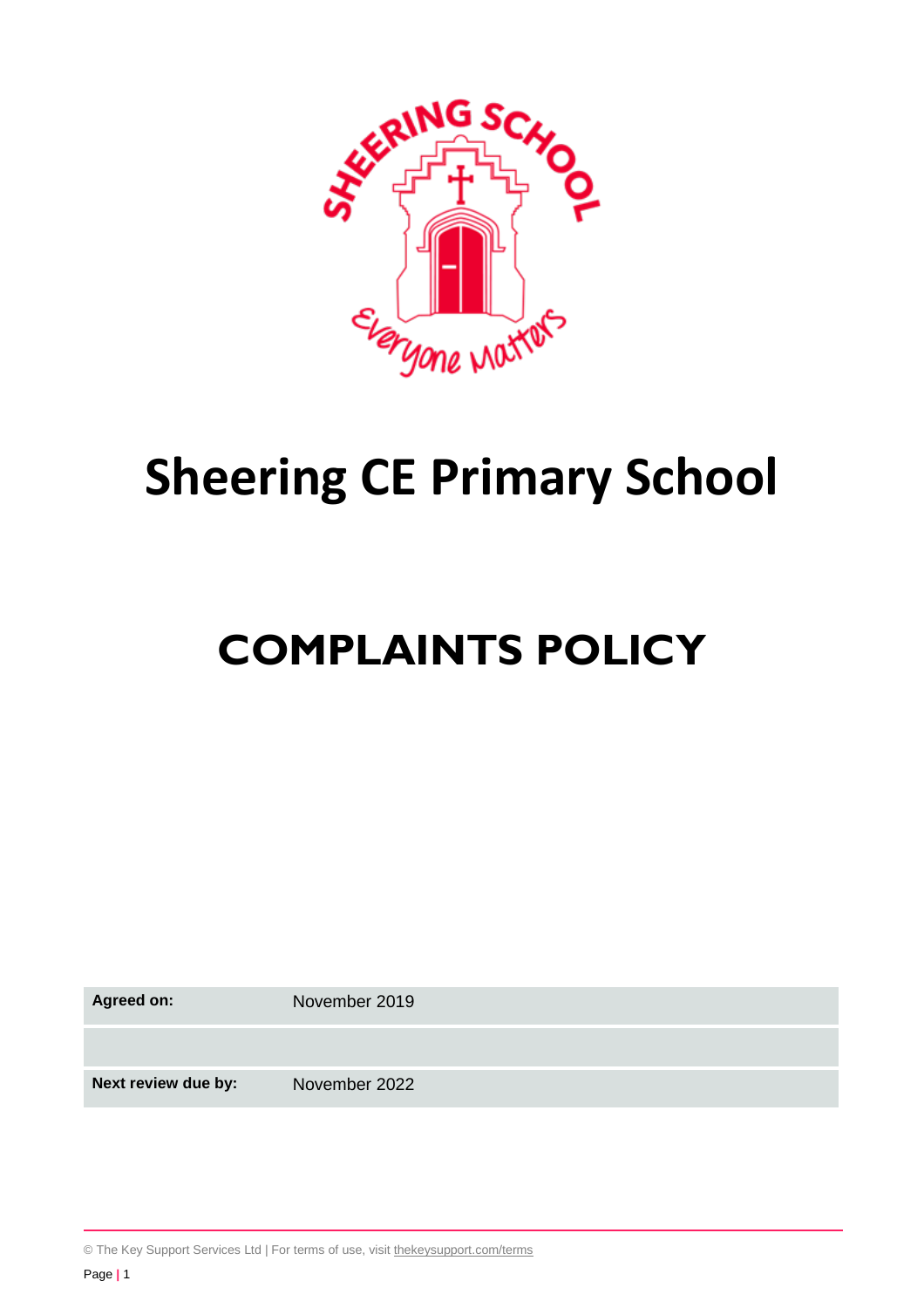# <span id="page-1-1"></span>**Contents**

# <span id="page-1-0"></span>**1. Aims**

Sheering Church of England Primary School is a Christian community and our TERRIFIC Christian values are at the foundation of all we do. Relationships are nurtured through kindness, respect and compassion and the ethos of the school promotes a life-long love of learning.

We work together to be joyful, to flourish and to succeed (Vision Statement 2019)

Our school aims to meet its statutory obligations when responding to complaints from parents of pupils at the school, and others.

When responding to complaints, we aim to:

- > Be impartial and non-adversarial
- Facilitate a full and fair investigation by an independent person or panel, where necessary
- Address all the points at issue and provide an effective and prompt response
- Respect complainants' desire for confidentiality
- > Treat complainants with respect and courtesy
- Ensure that any decisions we make are lawful, rational, reasonable, fair and proportionate, in line with the principles of administrative law
- > Keep complainants informed of the progress of the complaints process
- Consider how the complaint can feed into school improvement evaluation processes

We try to resolve concerns or complaints by informal means wherever possible. Where this is not possible, formal procedures will be followed.

The school will aim to give the complainant the opportunity to complete the complaints procedure in full.

To support this, we will ensure we publicise the existence of this policy and make it available on the school website.

Throughout the process, we will be sensitive to the needs of all parties involved, and make any reasonable adjustments needed to accommodate individuals.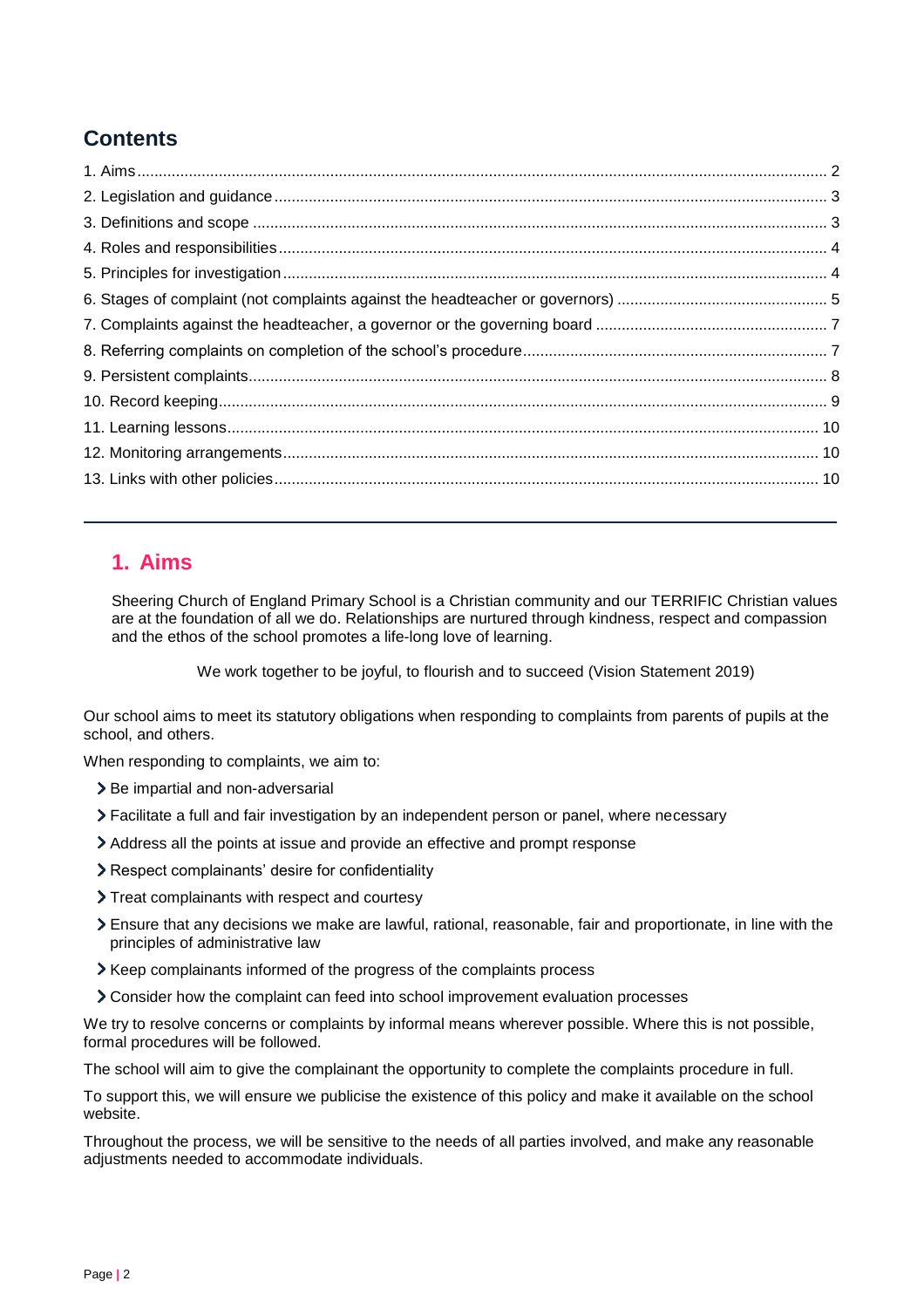# <span id="page-2-1"></span>**2. Legislation and guidance**

This document meets the requirements of section 29 of the [Education Act 2002,](http://www.legislation.gov.uk/ukpga/2002/32/section/29) which states that schools must have and make available a procedure to deal with all complaints relating to their school and to any community facilities or services that the school provides.

It is also based on [guidance for schools on complaints procedures](https://www.gov.uk/government/publications/school-complaints-procedures) from the Department for Education (DfE), including the model procedure, and model procedure for dealing with unreasonable complaints.

It is also based on guidance published by the Education and Skills Funding Agency (ESFA) on [creating a](https://www.gov.uk/government/publications/setting-up-an-academies-complaints-procedure)  [complaints procedure that complies with the above regulations,](https://www.gov.uk/government/publications/setting-up-an-academies-complaints-procedure) and refers to [good practice guidance on](https://www.gov.uk/government/publications/school-complaints-procedures)  [setting up complaints procedures](https://www.gov.uk/government/publications/school-complaints-procedures) from the Department for Education (DfE).

It also refers to [good practice guidance on setting up complaints procedures](https://www.gov.uk/government/publications/school-complaints-procedures) from the Department for Education (DfE).

In addition, it addresses duties set out in the **Early Years Foundation Stage statutory framework** with regards to dealing with complaints about the school's fulfilment of Early Years Foundation Stage requirements.

# <span id="page-2-0"></span>**3. Definitions and scope**

## **3.1 Definitions**

The DfE guidance explains the difference between a concern and a complaint:

- A **concern** is defined as "an expression of worry or doubt over an issue considered to be important for which reassurances are sought". The school will resolve concerns through day-to-day communication as far as possible
- A **complaint** is defined as "an expression of dissatisfaction however made, about actions taken or a lack of action"

# **3.2 Scope**

The school intends to resolve complaints informally where possible, at the earliest possible stage.

There may be occasions when complainants would like to raise their concerns formally. This policy outlines the procedure relating to handling such complaints.

This policy does **not** cover complaints procedures relating to:

- > Admissions
- Statutory assessments of special educational needs (SEN)
- > Safeguarding matters
- > Exclusion
- Whistle-blowing
- > Staff grievances
- > Staff discipline

Please see our separate policies for procedures relating to these types of complaint.

Arrangements for handling complaints from parents of children with special educational needs (SEN) about the school's support are within the scope of this policy. Such complaints should first be made to either the class teacher, special educational needs co-ordinator (SENCO) or headteacher; they will then be referred to this complaints policy. Our SEN policy and information report includes information about the rights of parents of pupils with disabilities who believe that our school has discriminated against their child.

Complaints about services provided by other providers who use school premises or facilities should be directed to the provider concerned.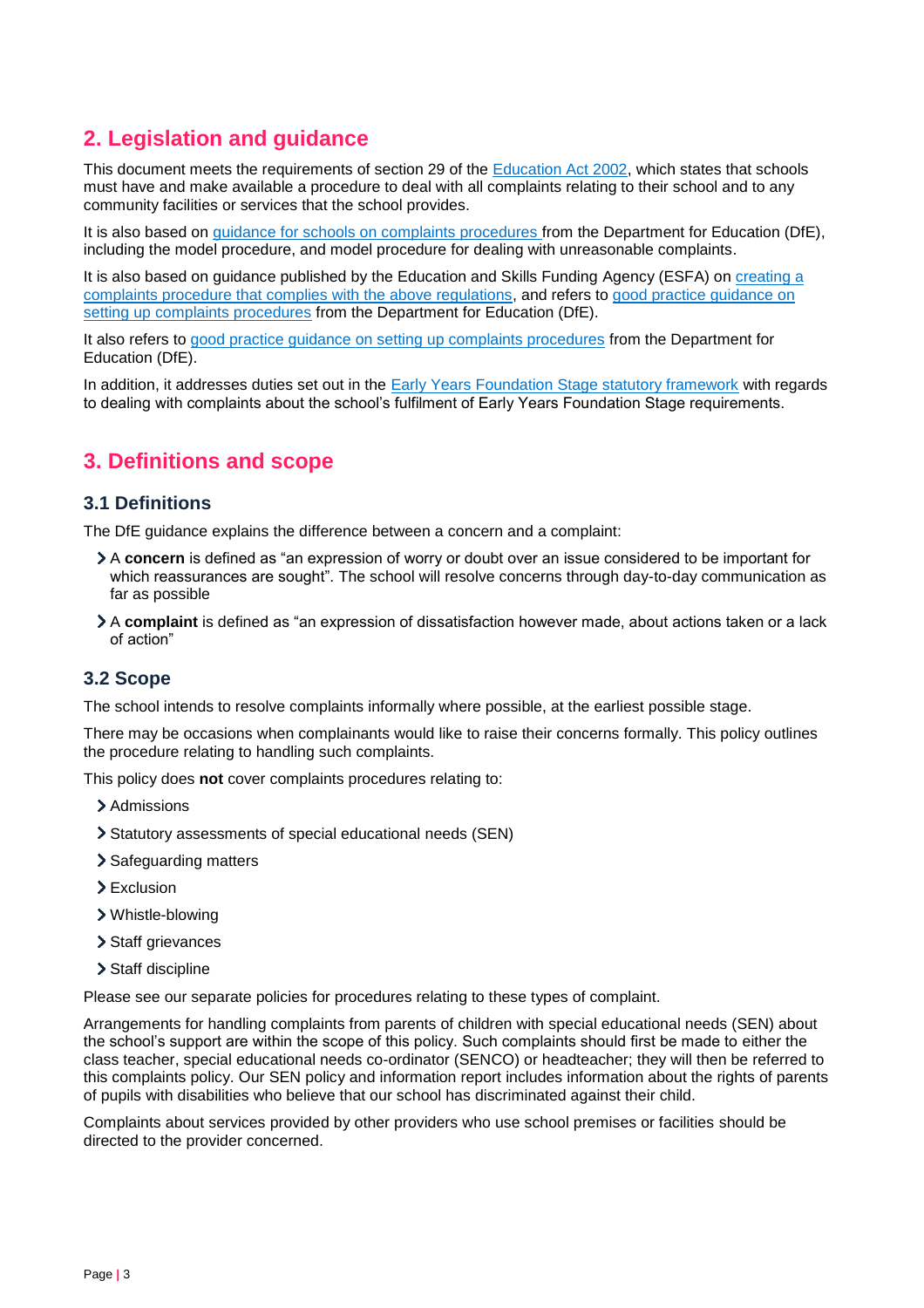# **4. Roles and responsibilities**

## **4.1 The complainant**

The complainant will get a more effective and timely response to their complaint if they:

- Follow these procedures
- Co-operate with the school throughout the process, and respond to deadlines and communication promptly
- > Treat all those involved with respect
- Not publish details about the complaint on social media

## **4.2 The investigator**

An individual will be appointed to look into the complaint, and establish the facts. They will:

- Interview all relevant parties, keeping notes
- Consider records and any written evidence and keep these securely
- Prepare a comprehensive report to the headteacher or complaints committee which includes the facts and potential solutions

## **4.3 Clerk to the governing board**

The clerk will:

- Be the contact point for the complainant and the complaints committee, including circulating the relevant papers and evidence before complaints committee meetings
- Arrange the complaints hearing
- Record and circulate the minutes and outcome of the hearing

## **4.4 Committee chair**

The committee chair will:

- Chair the meeting, ensuring that everyone is treated with respect throughout
- Make sure all parties see the relevant information, understand the purpose of the committee, and are allowed to present their case

# <span id="page-3-0"></span>**5. Principles for investigation**

When investigating a complaint, we will try to clarify:

- What has happened
- Who was involved
- What the complainant feels would put things right

## **5.1 Time scales**

The complainant must raise the complaint within 3 months of the incident. If the complaint is about a series of related incidents, they must raise the complaint within 3 months of the last incident.

We will consider exceptions to this time frame in circumstances where there were valid reasons for not making a complaint at that time and the complaint can still be investigated in a fair manner for all involved.

When complaints are made out of term time, we will consider them to have been received on the next school day.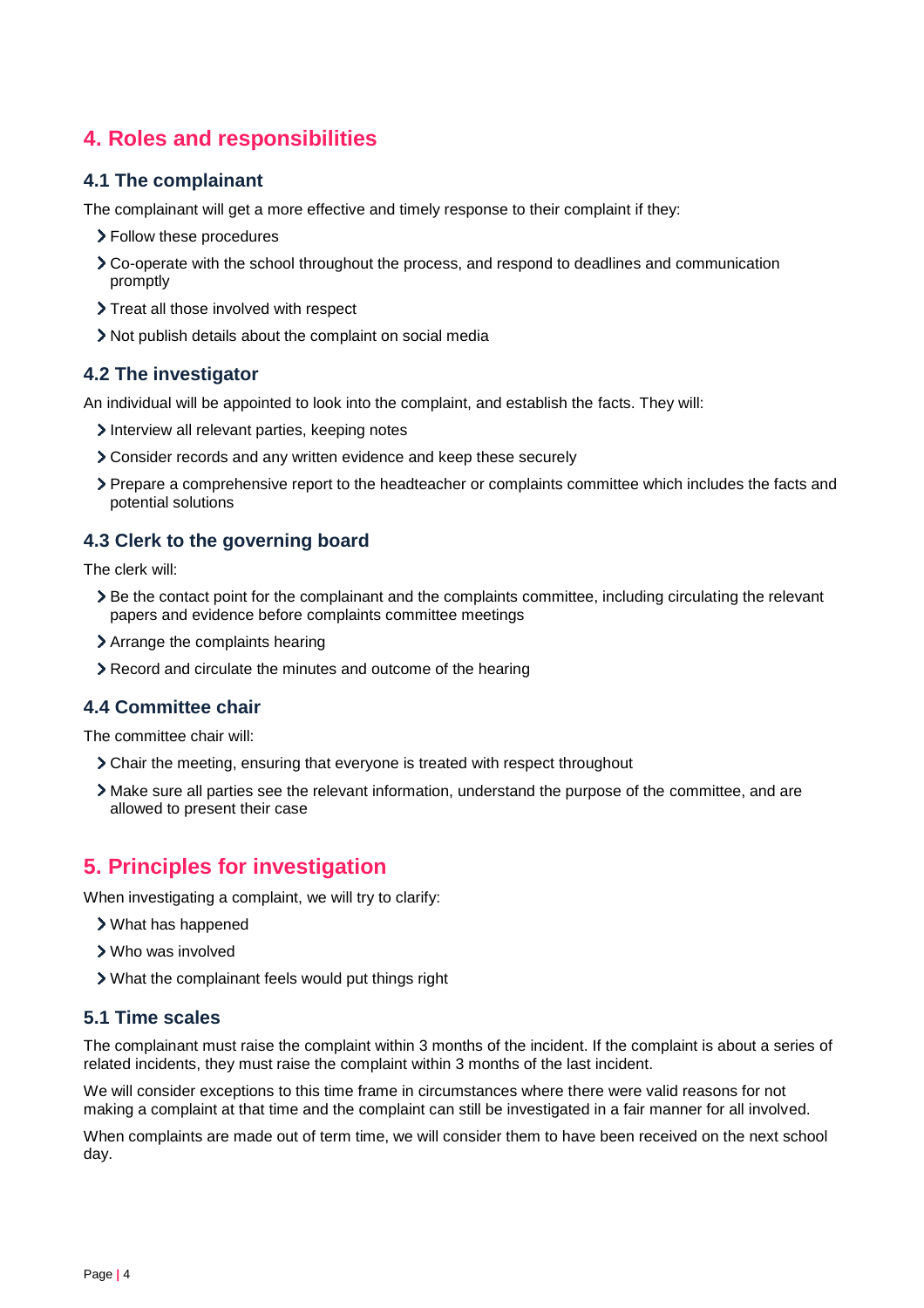If at any point we cannot meet the time scales we have set out in this policy, we will:

- > Set new time limits with the complainant
- Send the complainant details of the new deadline and explain the delay

## **5.2 Complaints about our fulfilment of early years requirements**

We will investigate all written complaints relating to the school's fulfilment of the Early Years Foundation Stage requirements, and notify the complainant of the outcome within 28 days of receiving the complaint. The school will keep a record of the complaint (see section 10) and make this available to Ofsted on request.

Parents and carers can notify Ofsted if they believe that the school is not meeting Early Years Foundation Stage requirements, by calling 0300 123 4234 or 0300 123 4666, or by emailing [enquiries@ofsted.gov.uk.](mailto:enquiries@ofsted.gov.uk) An online contact form is also available at [https://www.gov.uk/government/organisations/ofsted#org-contacts.](https://www.gov.uk/government/organisations/ofsted#org-contacts)

We will notify parents and carers if we become aware that the school is to be inspected by Ofsted. We will also supply a copy of the inspection report to parents and carers of children attending the setting on a regular basis.

# <span id="page-4-0"></span>**6. Stages of complaint (not complaints against the headteacher or governors)**

## **6.1 Stage 1: informal**

The school will take informal concerns seriously and make every effort to resolve the matter quickly. It may be the case that the provision or clarification of information will resolve the issue.

The complainant should raise the complaint as soon as possible with the relevant member of staff or the headteacher as appropriate, either in person or by letter, telephone or email. If the complainant is unclear who to contact or how to contact them, they should contact the school office: School telephone number 01279 734210 or by email: [admin@sheering.essex.sch.uk](mailto:admin@sheering.essex.sch.uk).

The school will acknowledge informal complaints within 5 school days and investigate and provide a response within 7 school days.

The informal stage will involve a meeting between the complainant and the member of staff or headteacher as appropriate.

If the complaint is not resolved informally, it will be escalated to a formal complaint.

### **6.2 Stage 2: formal**

Formal complaints can be raised:

- > By letter or email
- > Over the phone
- > In person
- By a third party acting on behalf of the complainant

The complainant should provide details such as relevant dates, times, and the names of witnesses of events, alongside copies of any relevant documents, and what they feel would resolve the complaint.

If complainants need assistance raising a formal complaint, they can contact the school office, telephone number 01279 734210 or by email: [admin@sheering.essex.sch.uk](mailto:admin@sheering.essex.sch.uk).

The headteacher (or designated member of the senior leadership team) will call a meeting to clarify concerns, and seek a resolution. The complainant may be accompanied to this meeting, and should inform the school of the identity of their companion in advance.

In certain circumstances, the school may need to refuse a request for a particular individual to attend any such meeting – for example, if there is a conflict of interest. If this is the case, the school will notify the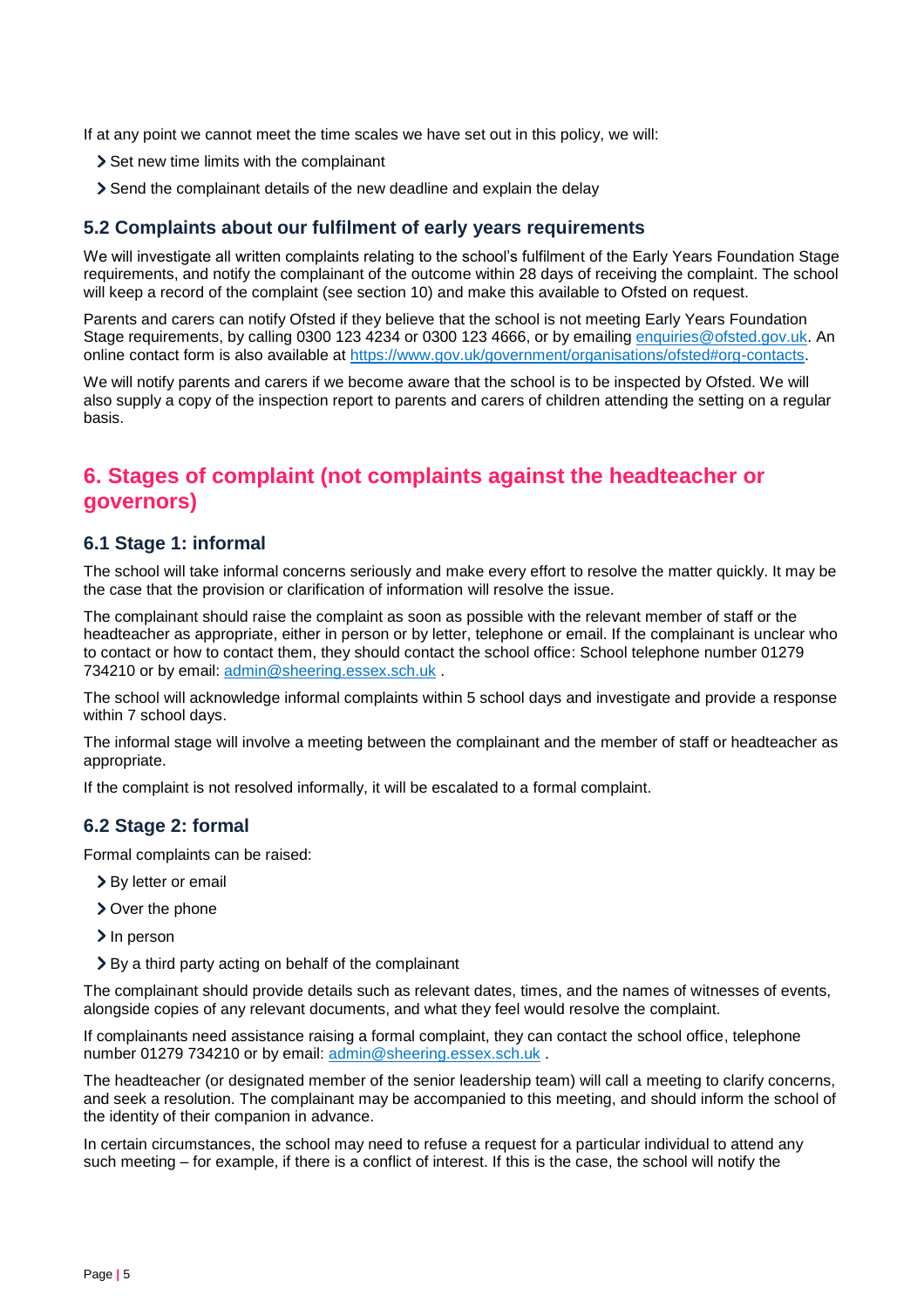complainant as soon as they are aware, so that the complainant has the opportunity to arrange alternative accompaniment.

The headteacher (or other person appointed by the headteacher for this purpose) will then conduct their own investigation. The written conclusion of this investigation will be sent to the complainant within 5 school days.

If the complainant wishes to proceed to the next stage of the procedure, they should inform the clerk to the governing board within 7 school days.

#### **How to escalate a complaint**

Complaints can be escalated by contacting the clerk to the governing board:

- > By letter or email
- > Over the phone
- > In person
- Through a third party acting on behalf of the complainant

The clerk will need the details of the complaint as set out above, as well as details from the complainant on how they feel the previous stage of the procedure has not addressed their complaint sufficiently, and what they feel would resolve the complaint.

The written conclusion of this investigation will be sent to the complainant within 10 school days.

If the complainant wishes to proceed to the next stage of the procedure, they should inform the clerk to the governing board in writing within 10 school days. Requests received outside of this time frame will be considered in exceptional circumstances.

The clerk will acknowledge receipt of the request within 5 school days.

## **6.3 Stage 3: submit the complaint to the review panel**

#### **Convening the panel**

The review panel consists of the first 3 members of the governing board available, who don't have direct knowledge of the complaint. These individuals will have access to the existing record of the complaint's progress (see section 10). The governors will select a panel chair from amongst themselves.

If not enough impartial governors are available, we will seek panel members from other schools within our HET(Harlow Education Trust) partnership. We will make sure the governors we source are suitably skilled and can demonstrate that they are independent and impartial.

The complainant must have reasonable notice of the date of the review panel; however, the review panel reserves the right to convene at their convenience rather than that of the complainant. The clerk will aim to find a date within 15 school days of the request, where possible.

If the complainant rejects the offer of 3 proposed dates without good reason, the clerk will set a date. The hearing will go ahead using written submissions from both parties.

Any written material will be circulated to all parties at least 5 school days before the date of the meeting.

#### **At the meeting**

At the review panel meeting, the complainant and representatives from the school, as appropriate, will be present. Each will have an opportunity to set out written or oral submissions prior to the meeting.

The complainant must be allowed to attend the panel hearing and be accompanied by a suitable companion if they wish. We don't encourage either party to bring legal representation, but will consider it on a case-by-case basis. For instance, if a school employee is called as a witness in a complaint meeting, they may wish to be supported by their union.

At the meeting, each individual will have the opportunity to give statements and present their evidence, and witnesses will be called as appropriate to present their evidence.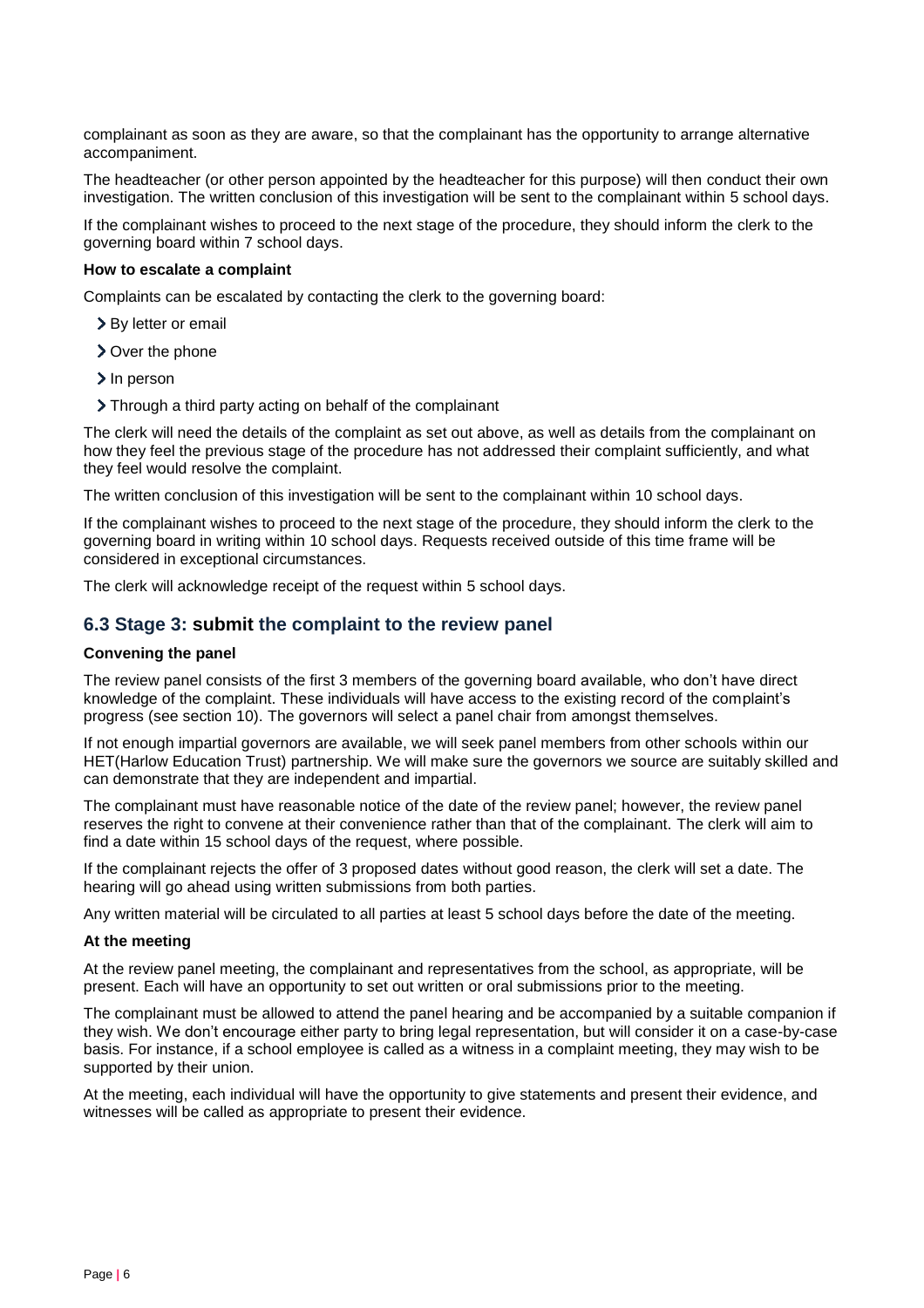The panel, the complainant and the school representative will be given the chance to ask and reply to questions. Once the complainant and school representatives have completed presenting their cases, they will be asked to leave and evidence will then be considered.

The panel will then put together its findings and recommendations from the case. The panel will also provide copies of the minutes of the hearing and the findings and recommendations to the complainant and, where relevant, the subject of the complaint, and make a copy of the findings and recommendations available for inspection by the headteacher.

#### **The outcome**

The committee can:

- Uphold the complaint, in whole or in part
- Dismiss the complaint, in whole or in part

If the complaint is upheld, the committee will:

- Decide the appropriate action to resolve the complaint
- Where appropriate, recommend changes to the school's systems or procedures to prevent similar issues in the future

The school will inform those involved of the decision in writing within 10 school days.

# <span id="page-6-0"></span>**7. Complaints against the headteacher, a governor or the governing board**

## **7.1 Stage 1: informal**

Complaints made against the headteacher or any member of the governing board should be directed to the clerk to the governing board in the first instance.

If the complaint is about the headteacher or one member of the governing board (including the chair or vicechair), a suitably-skilled and impartial governor will carry out the steps at stage 1 (set out in section 6 above).

## **7.2 Stage 2: formal**

If the complaint is jointly about the chair and vice-chair, the entire governing board or the majority of the governing board, an independent investigator will carry out the steps in stage 2 (set out in section 6 above). They will be appointed by the governing board or diocese and will write a formal response at the end of their investigation.

## **7.3 Stage 3: review panel**

If the complaint is jointly about the chair and vice-chair, the entire governing board or the majority of the governing board, a committee of independent governors will hear the complaint. They will be sourced from local schools, the local authority or diocese and will carry out the steps at stage 3 (set out in section 6 above).

# <span id="page-6-1"></span>**8. Referring complaints on completion of the school's procedure**

If the complainant is unsatisfied with the outcome of the school's complaints procedure, they can refer their complaint to the School Complaints Unit (SCU), which investigates complaints relating to maintained schools on behalf of the secretary of state.

The SCU will not re-investigate the matter of the complaint. It will look at whether the school's complaints policy and any other relevant statutory policies that the school holds were adhered to. The SCU also looks at whether the school's statutory policies adhere to education legislation. It may direct the school to reinvestigate the complaint where it is clear the school has acted unlawfully or unreasonably.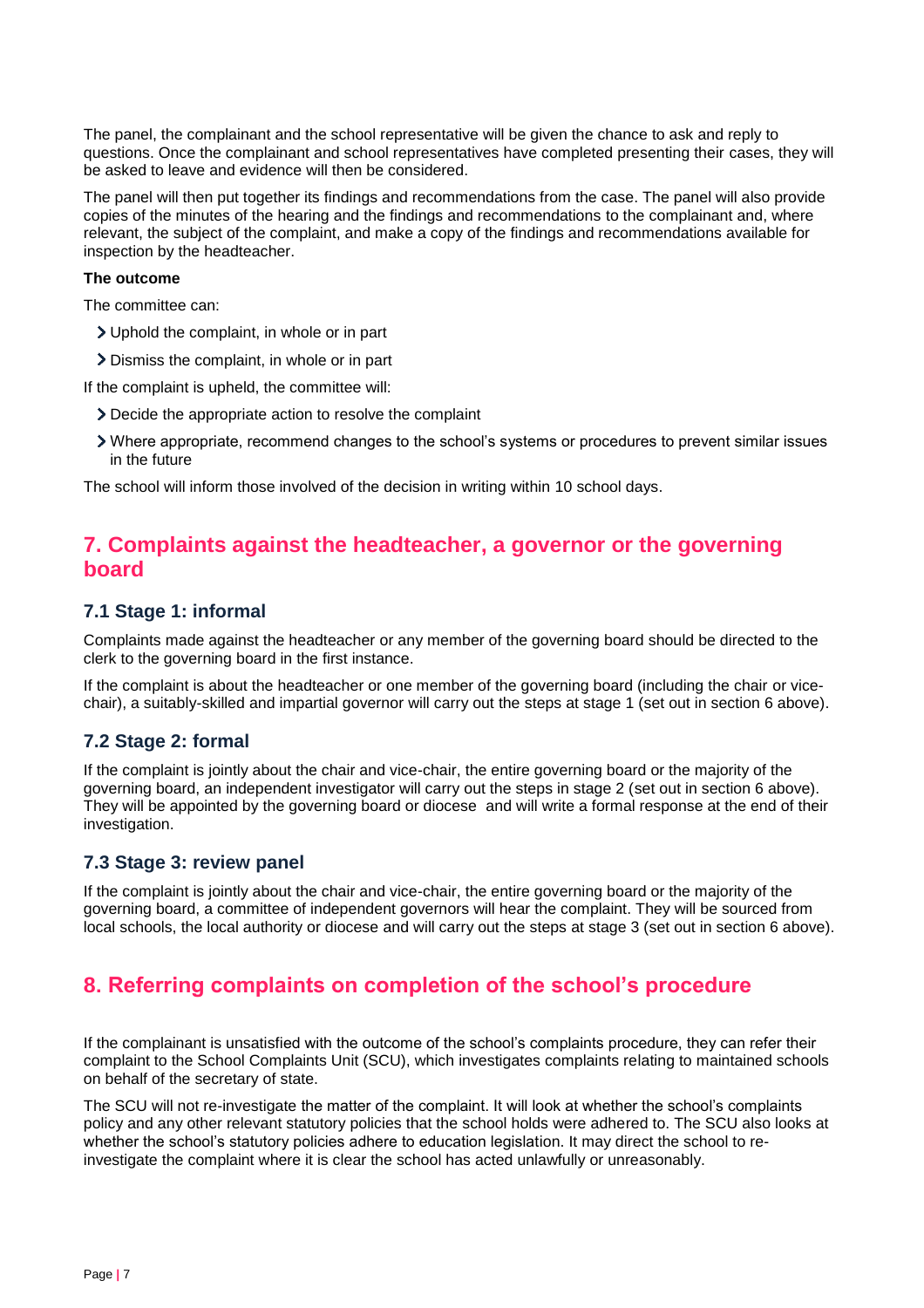For more information or to refer a complaint, see the following webpage:

<https://www.gov.uk/complain-about-school>

We will include this information in the outcome letter to complainants.

Academies, including free schools, insert:

If the complainant is unsatisfied with the outcome of the school's complaints procedure, they can refer their complaint to the ESFA. The ESFA will check whether the complaint has been dealt with properly by the school. The ESFA will not overturn a school's decision about a complaint. However, it will look into:

Whether there was undue delay, or the school did not comply with its own complaints procedure

- Whether the school was in breach of its funding agreement with the secretary of state
- Whether the school has failed to comply with any other legal obligation

If the school did not deal with the complaint properly, it will be asked to re-investigate the complaint. If the school's complaints procedure is found to not meet regulations, the school will be asked to correct its procedure accordingly.

For more information or to refer a complaint, see the following webpage:

<https://www.gov.uk/complain-about-school>

We will include this information in the outcome letter to complainants.

# <span id="page-7-0"></span>**9. Persistent complaints**

## **9.1 Unreasonably persistent complaints**

Most complaints raised will be valid, and therefore we will treat them seriously. However, a complaint may become unreasonable if the person:

- Has made the same complaint before, and it's already been resolved by following the school's complaints procedure
- Makes a complaint that is obsessive, persistent, harassing, prolific, defamatory or repetitive
- > Knowingly provides false information
- Insists on pursuing a complaint that is unfounded, or out of scope of the complaints procedure
- Pursues a valid complaint, but in an unreasonable manner e.g. refuses to articulate the complaint, refused to co-operate with this complaints procedure, or insists that the complaint is dealt with in ways that are incompatible with this procedure and the time frames it sets out
- Changes the basis of the complaint as the investigation goes on
- Makes a complaint designed to cause disruption, annoyance or excessive demands on school time
- Seeks unrealistic outcomes, or a solution that lacks any serious purpose or value

#### **Steps we will take**

We will take every reasonable step to address the complainant's concerns, and give them a clear statement of our position and their options. We will maintain our role as an objective arbiter throughout the process, including when we meet with individuals. We will follow our complaints procedure as normal (as outlined above) wherever possible.

It the complainant continues to contact the school in a disruptive way, we may put communications strategies in place. We may:

- Sive the complainant a single point of contact via an email address
- Limit the number of times the complainant can make contact, such as a fixed number per term
- Ask the complainant to engage a third party to act on their behalf, such as [Citizens Advice](https://www.citizensadvice.org.uk/)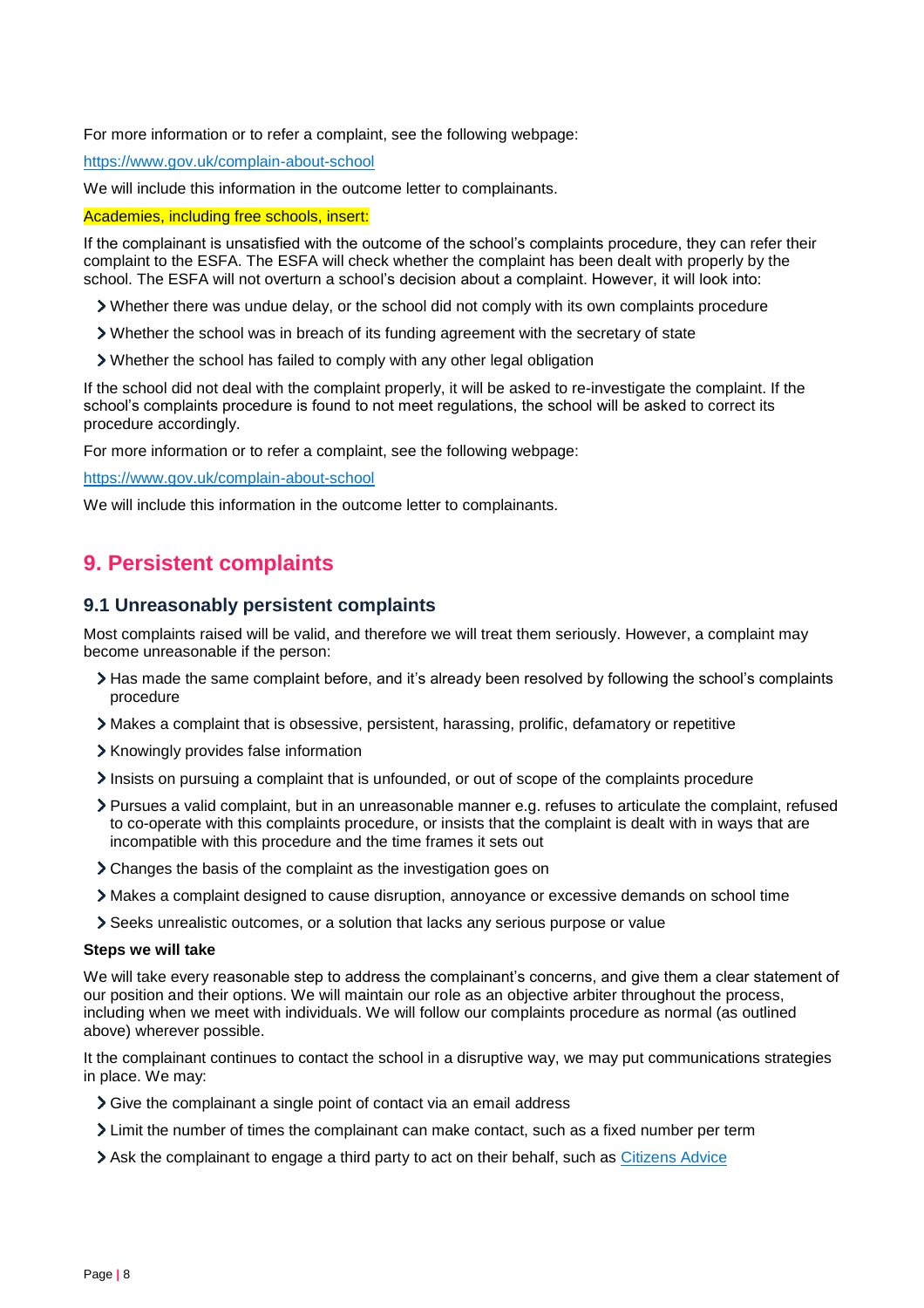> Put any other strategy in place as necessary

#### **Stopping responding**

We may stop responding to the complainant when all of these factors are met:

- We believe we have taken all reasonable steps to help address their concerns
- We have provided a clear statement of our position and their options
- The complainant contacts us repeatedly, and we believe their intention is to cause disruption or inconvenience

Where we stop responding, we will inform the individual that we intend to do so. We will also explain that we will still consider any new complaints they make.

In response to any serious incident of aggression or violence, we will immediately inform the police and communicate our actions in writing. This may include barring an individual from our school site.

## **9.2 Duplicate complaints**

If we have resolved a complaint under this procedure and receive a duplicate complaint on the same subject from a partner, family member or other individual, we will assess whether there are aspects that we hadn't previously considered, or any new information we need to take into account.

If we are satisfied that there are no new aspects, we will:

- Tell the new complainant that we have already investigated and responded to this issue, and the local process is complete
- Direct them to the DfE if they are dissatisfied with our original handling of the complaint

If there are new aspects, we will follow this procedure again.

# **9.3 Complaint campaigns**

Where the school receives a large volume of complaints about the same topic or subject, especially if these come from complainants unconnected with the school, the school may respond to these complaints by:

> Publishing a single response on the school website

Sending a template response to all of the complainants

If complainants are not satisfied with the school's response, or wish to pursue the complaint further, the normal procedures will apply.

# <span id="page-8-0"></span>**10. Record keeping**

The school will record the progress of all complaints, including information about actions taken at all stages, the stage at which the complaint was resolved, and the final outcome. The records will also include copies of letters and emails, and notes relating to meetings and phone calls.

This material will be treated as confidential and held centrally, and will be viewed only by those involved in investigating the complaint or on the review panel.

This is except where the secretary of state (or someone acting on their behalf) or the complainant requests access to records of a complaint through a freedom of information (FOI) request or through a subject access request under the terms of the Data Protection Act, or where the material must be made available during a school inspection.

Records of complaints will be kept securely, only for as long as necessary and in line with data protection law, our privacy notices and our GDPR policy.

The details of the complaint, including the names of individuals involved, will not be shared with the whole governing board in case a review panel needs to be organised at a later point.